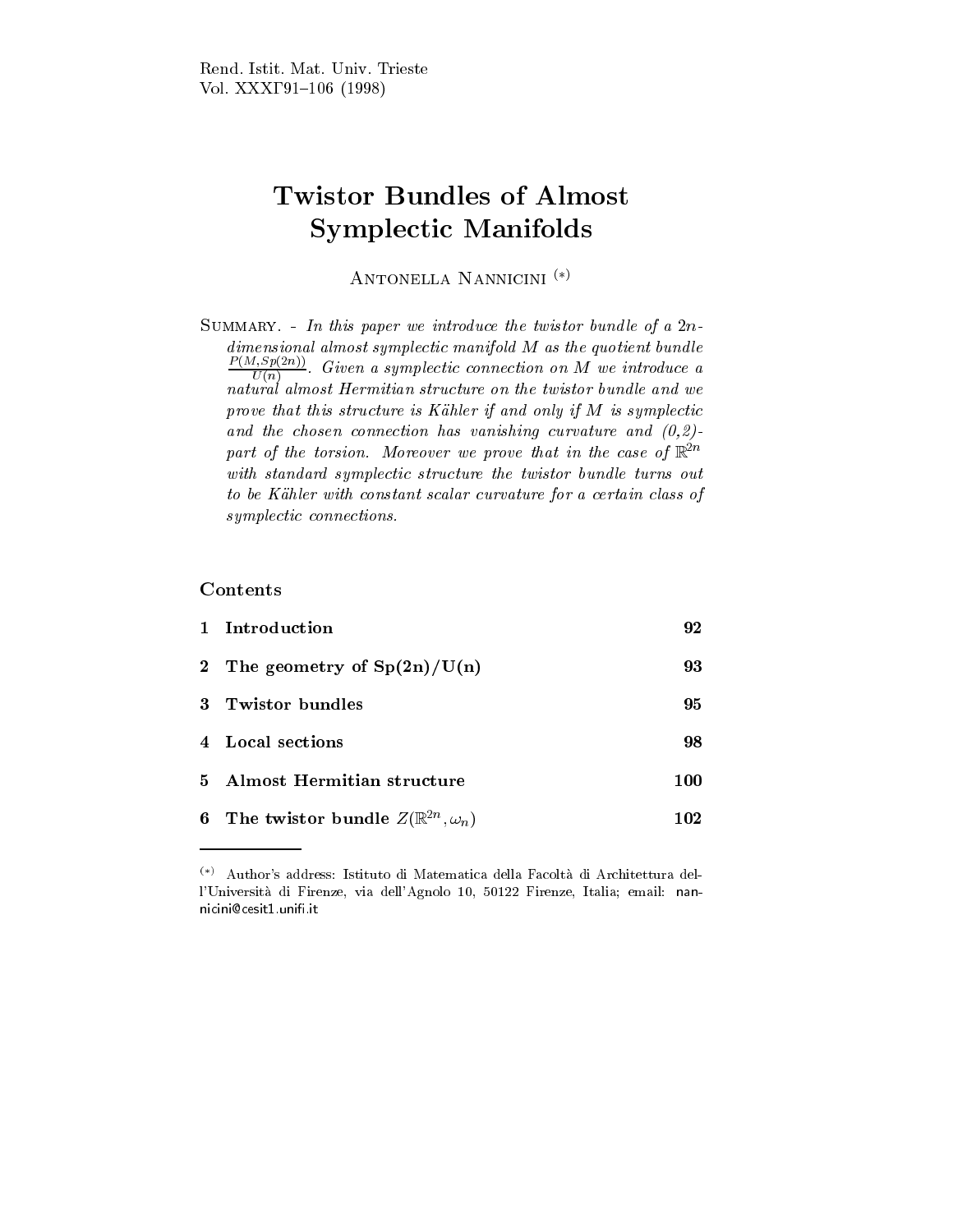## 1. Introduction

Let  $(M, \omega)$  be an almost symplectic manifold of real dimension  $2n$ , let us denote  $P_{\omega} := P(M, Sp(2n))$  the principal bundle of symplectic frames on  $(M, \omega)$  and let  $Z_{\omega} := \frac{1}{U(n)}$  be the associated bundle with respect to the standard action of  $Sp(2n)$  on  $P_\omega \times \frac{P(X,Y)}{U(n)}$ .  $Z_\omega$  is a bundle on M with structure group  $Sp(2n)$  and standard fibre  $\frac{P(2n)}{U(n)}$ ; **In the contract of the contract of the contract of the contract of the contract of the contract of the contract of the contract of the contract of the contract of the contract of the contract of the contract of the contra** the fibre at a point  $x \in M$  parameterizes complex structures  $\hat{J}$  on  $T_xM$  which are  $\omega$ -calibrated, that is such that  $\omega(J \cdot, J \cdot) = \omega(\cdot, \cdot)$  and  $\omega(\cdot, J)$  is positive definite, then we call  $Z_{\omega}$  twistor bundle of the almost symplectic manifold  $(M, \omega)$ .

Given a symplectic connection  $\theta$  on M we can define a connection on  $Z_{\omega}$  and, as it is a bundle of complex structures, with complex fibre, this allows us to define an almost complex structure on  $Z_{\omega}$ ,  $\mathbb{J}_{\theta}$ , in a tautologically way, also we can define an almost Hermitian metric, G , in a natural way. Such constructions are similar to those to those is in the twistor theory of an oriented even dimensional Riemannian manifold  $([2], [11], [4])$ , however in this case there are some relevant differences: first the fibre is not compact, second there is not a canonical symplectic connection, like Levi-Civita in the Riemannian case, so things here depend on the chosen connection.

In this paper we study the differential geometry of  $(Z_{\omega}, \mathbb{J}_{\theta}, \mathbb{G}_{\theta})$ , in particular we prove that it is Kähler if and only if  $(M, \omega)$  is symplectic and the curvature of the given connection and the  $(0, 2)$ -part of the torsion vanish (section 5), this is the case for example of the twistor bundle of  $\mathbb{R}^{2n}$  with standard symplectic structure, with respect to a certain class of connections (section 6). Also we study local sections defined by local almost complex structures on  $M, \omega$ calibrated, giving an interplay between symplectic connections and calibrated almost complex structures (section 4).

The paper is organized as follows. In section 2 we describe the geometry of the standard fibre  $\frac{2K(2n)}{U(n)}$  as Hermitian symmetric space of non compact type. In section 3 we dene the concept of twistor bundle of an almost symplectic manifold and, given a symplectic connection  $\theta$ , we introduce the almost complex structure  $\mathbb{J}_{\theta}$  computing integrability conditions. Section 4 is devoted to the study of local sections of  $Z_{\omega}$ . In section 5 we study the almost Hermitian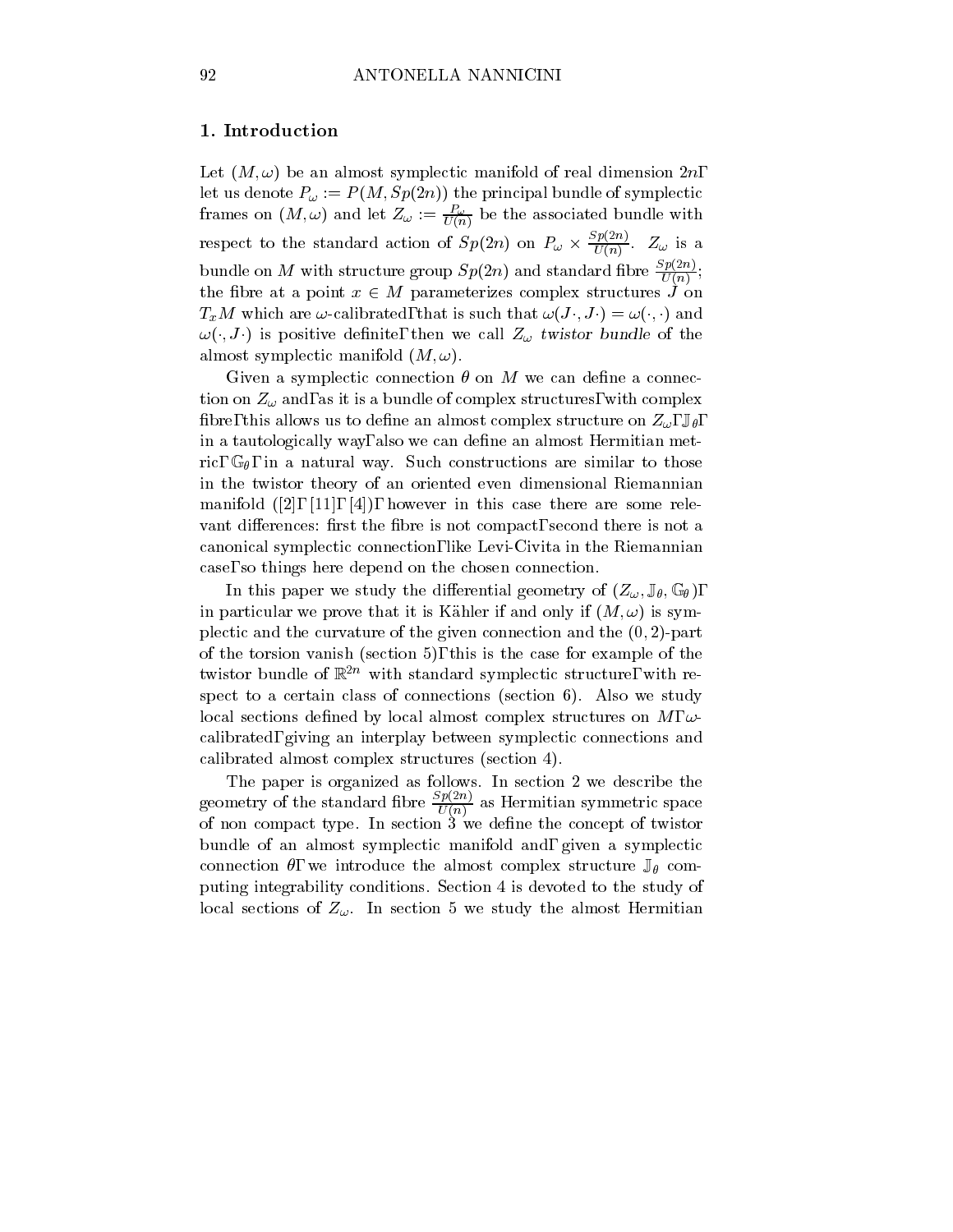$-v$  state Kahler and semi-Kahler and semi-Kahler condition. Finally,  $v'$ in section 6 we describe in details the twistor bundle of  $\mathbb{R}^{2n}$  with the standard symplectic structure  $\omega_n$ , proving that for a certain class of symplectic connections is Kahler with constant scalar curvature.

For an introduction to almost symplectic manifolds and symplectic geometry we refer to [5], [8].

## 2. The geometry of  $Sp(2n)/U(n)$

Let 
$$
J_n := \begin{pmatrix} 0 & \Leftrightarrow I_n \\ I_n & 0 \end{pmatrix} \in \mathbb{R}(2n)
$$
 and let  

$$
Sp(2n) := \{ A \in \mathbb{R}(2n) | {}^t A J_n A = J_n \}
$$

be the real symplectic group of order  $2n$ ; let

$$
sp(2n) = \left\{ A \in \mathbb{R}(2n) \, \middle| \, {}^t A J_n = \Leftrightarrow J_n A \, \right\}
$$

be the Lie algebra of  $Sp(2n)$  and let  $U(n) := \{A \in \mathbb{R}(2n) | A J_n = J_n A\}$ be the unitary group of order  $n$ . It is well known that the quotient space  $Sp(2n)/U(n)$  is a  $\longrightarrow$  -dim  $2$  -dimensional Hermitian symmetric symmetric space of non compact type and then it is an Einstein-Kähler manifold of negative scalar curvature, [6]. We will describe in details this structure on  $U$  and  $U$  it will be useful later. It will be useful later. It will be useful later. It will be useful later. It will be useful later. It will be useful later. It will be useful later. It will be useful lat

Let us denote  $\Im(n) := \{ P \in Sp(2n) | P^2 = \Leftrightarrow I_{2n}, \Leftrightarrow J_n P > 0 \},\$ we have the following:

LEMMA 2.1. 
$$
\Im(n) = \{ P \in \mathbb{R}(2n) | P = AJ_nA^{-1}, A \in Sp(2n) \}.
$$

*Proof.* The inclusion  $\{P \in \mathbb{R}(2n) | P = AJ_nA^{-1}, A \in Sp(2n)\}\subseteq$  $\Im(n)$  is obvious. Now let  $P \in \Im(n)$  and let  $B = \Leftrightarrow J_nP$ , we have that  $B \in Sp(2n), B =^t B, B > 0$ , then  $B^{\frac{1}{2}} \in Sp(2n), [8]$  (Lemma 2.19),  $\Box$ and  $P = ((\Leftrightarrow J_n P)^{\frac{1}{2}})^{-1} J_n(\Leftrightarrow J_n P)^{\frac{1}{2}}$ .

Moreover we get:

LEMMA 2.2.  $Sp(2n)/U(n) \cong \Im(n)$ .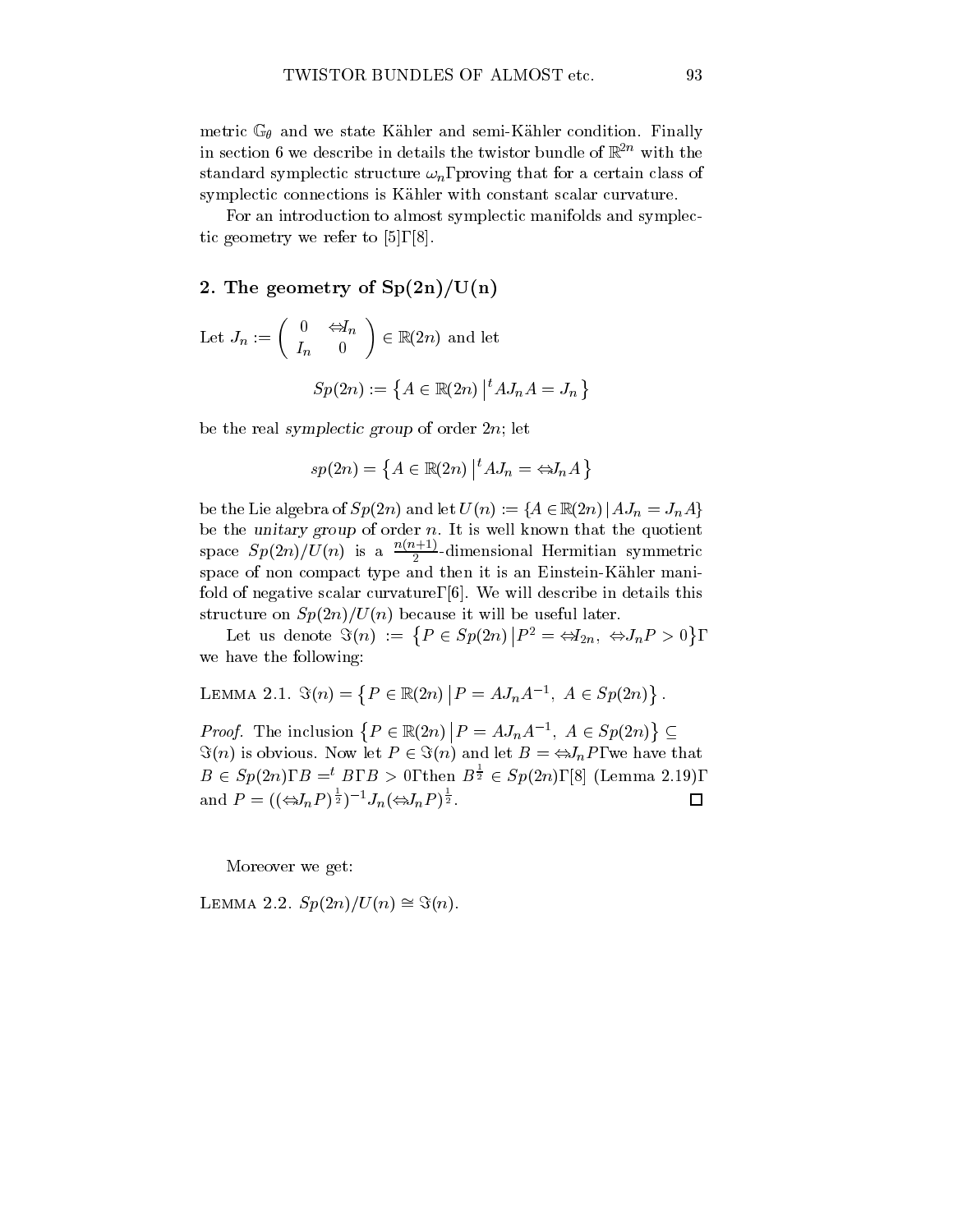*Proof.* Let us define  $\rho : sp(2n) \rightarrow s(n)$  by:  $\rho(A) = A J_n A^{-1}$ , we have immediately that  $\rho$  defines a map  $\hat{\rho}$ :  $Sp(2n)/U(n) \rightarrow \Im(n)$  by  $\hat{\rho}([A]) = \rho(A)$ .  $\hat{\rho}$  is injective, in fact is  $\rho(A) = \rho(B)$  if and only if  $B^{-1}A \in U(n)$ ;  $\hat{\rho}$  is surjective, in fact, from Lemma 2.1, given  $P \in \Im(n)$  is  $P = \widehat{\rho}((\Longleftrightarrow_n P)^{-\frac{1}{2}})$ . Thus  $Sp(2n)/U(n)$  and  $\Im(n)$  are identified by  $\hat{\rho}$ .  $\Box$ 

From the set of  $\alpha$  and the set of  $\beta$  ,  $\beta$  and  $\beta$  as to the set of  $\alpha$ 

 $\{P \in \mathbb{R}(2n) \, | \, P = AJ_nA^{-1}, \ A \in Sp(2n)\}, \$  and we will denote it  $\Im(n)$ .

Following Gromov  $[9]$ , we recall the following definition:

DEFINITION 2.1. Let  $(V, \omega)$  be a symplectic vector space and let J be  $a$  complex structure on  $V$ , J is called  $\omega \rightarrow c$  allocated if the following conditions are satisfactly and conditions of the satisfacture of the satisfacture of the satisfacture of the s

a) and the state of the state of the state of the state of the state of the state of the state of the state of  $\alpha$  ) and  $\alpha$  and  $\alpha$  is a subsequently for any view  $\alpha$  . The contract of  $\alpha$  is a vector  $\alpha$ 

Let  $\omega_n$  be the standard symplectic form on  $\mathbb{R}^{2n}$  defined by:  $\omega_n(X;$  $Y$  =  $\iff XJ_nY$ , we have immediately that  $\Im(n)$  represents the set of complex structures on  $\mathbb{R}^2$ ,  $\omega_n$ -calibrated and inducing positive orientation.

Let  $P \in \Im(n)$  and let  $T_P \Im(n)$  be the tangent space to  $\Im(n)$  at the point P, denoted by  $[.,.]$  the Lie bracket of matrices, we have the following:

LEMMA 2.3. 
$$
T_P \Im(n) = \{ [Y, P] | Y \in sp(2n) \}.
$$

 $P$  . Let  $P$  is the contract proof. Let  $P$  is the map defined by the map defined by  $P$  is the map defined by  $P$  $p(A) = A J_n A$ , then the tangent map  $\rho_{*A} : I_A s p(A) \rightarrow I_P s(n)$ is given by:

$$
\rho_{*A}(X) = X J_n A^{-1} \Leftrightarrow A J_n A^{-1} X A^{-1} = X A^{-1} \rho(A) \Leftrightarrow \rho(A) X A^{-1} =
$$
  
= 
$$
[X A^{-1}, P]
$$

but is  $T_A Sp(2n) = \{ AZ \in \mathbb{R}(2n) | Z \in sp(2n) \},\$  then  $Y = XA^{-1} =$  $AZA^{-1} \in sp(2n)$  and  $T_P \Im(n) = \rho_* AT_ASp(2n) = \{[Y, P] | Y \in sp(2n) \}.$  $\Box$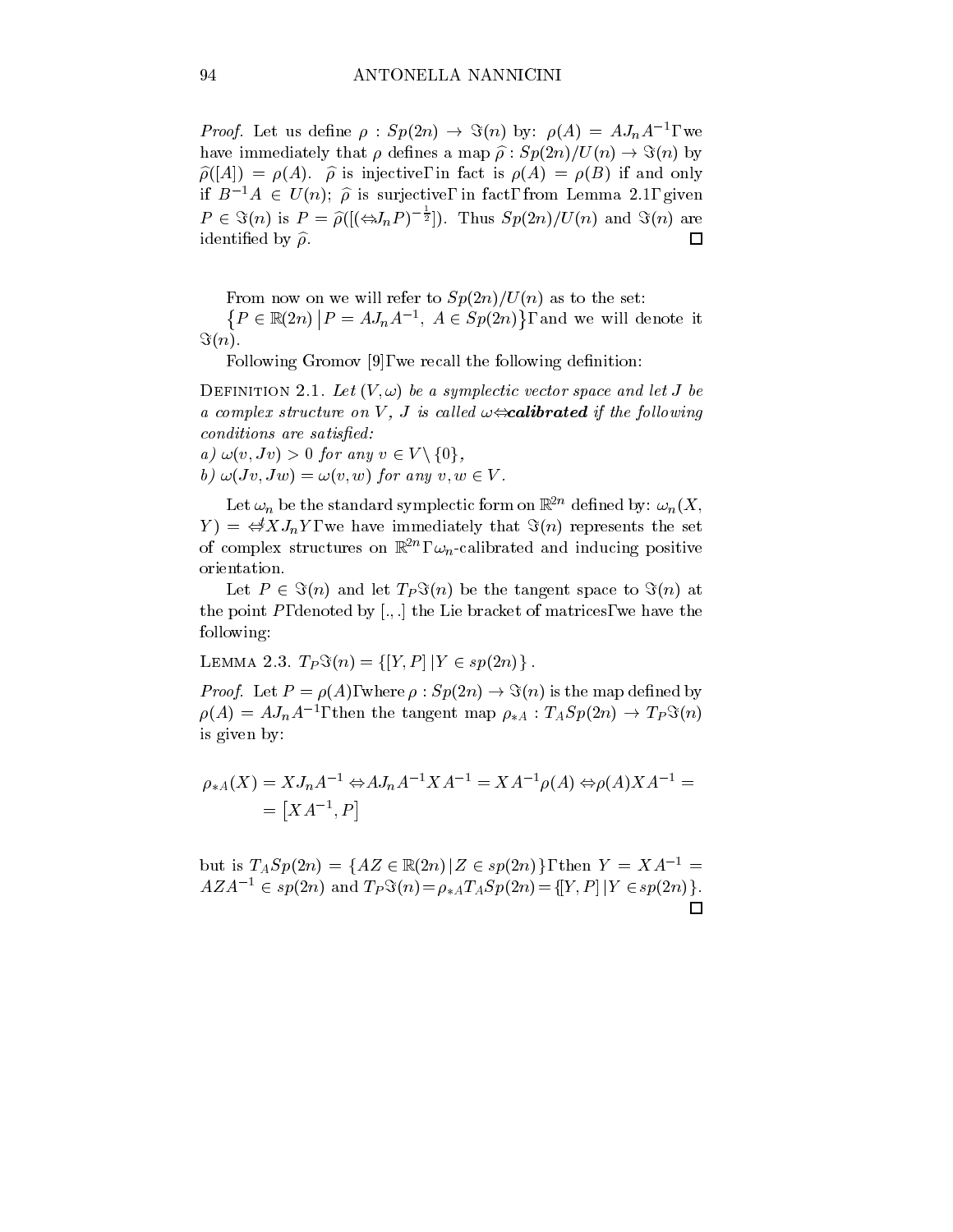In the following we will use the notation:  $\hat{Y}(P) := [Y, P]$ , thus we get  $T_P \Im(n) = \{ \widehat{Y}(P) | Y \in sp(2n) \}.$ 

Using the Killing form on  $sp(2n)$  we define the Riemannian metric  $g$  on  $\Im(n)$  by:  $g$  (  $g(X,Y) := \frac{1}{2} TrXY$ , where  $X, Y \in T_P \Im(n)$  and  $Tr$ means trace, in particular if  $X = \widehat{A}(P)$ ,  $Y = \widehat{B}(P)$ , we have:

$$
g(A(P),B(P)) = \frac{1}{2}Tr A(P)B(P) = Tr(APBP + AB).
$$

Also we dene, in a natural way, the almost complex structure on =(n) by: \_ <sup>J</sup> (P )(X) := P X, for <sup>P</sup> 2 =(n) and <sup>X</sup> <sup>2</sup> TP =(n).

Direct computations, similar to those in [4], give that  $(\Im(n), J, g)$ is an Einstein-Kahler manifold of negative scalar curvature.

#### 3. Twistor bundles

Let  $(M, \omega)$  be an almost symplectic manifold of real dimension  $2n$ , let us denote by  $P_{\omega} := P(M, Sp(2n))$  the  $Sp(2n)$ -principal bundle of symplectic frames on M and let  $\pi : P_{\omega} \to M$  be the canonical produce the following  $\alpha$  in the following natural way: In the following  $\alpha$  in the following  $\alpha$ 

$$
Sp(2n) \times P_{\omega} \times \Im(n) \to P_{\omega} \times \Im(n)
$$
  
(A, a, P) \to (aA, A<sup>-1</sup>PA) (1)

We pose the following:

DEFINITION 3.1. The associated bundle to  $I\omega$ ,  $I\omega \wedge Sp(2n) \rightarrow (n) =$  $\overline{U(n)}$ , defined as the quotient of  $P_{\omega}\times {\Im}(n)$  with respect to the ac $t$ , is called **twistor bundite** by  $\{M, W\}$ , it will be denoted by  $Z(M, \omega)$ , or simply by  $Z_{\omega}$ .

 $Z_{\omega}$  is a bundle over M with standard fibre  $\frac{T(n)}{U(n)} \cong \Im(n)$  and structure group  $Sp(2n)$ . Denote by  $p: Z_{\omega} \to M$  and by  $r: P_{\omega} \to Z_{\omega}$ the bundle projections.  $Z_{\omega}$  is a manifold of real dimension  $n(n+3)$ and the nore of  $Z_{\omega}$  at the point  $x \in M, p^{-1}(x),$  parameterizes all complex structures on  $T_xM$  which are  $\omega_x$ -calibrated.

A connection  $\theta$  on  $P_{\omega}$  defines a connection on  $Z_{\omega}$ , that is a splitting of the tangent bundle in horizontal and vertical subbundles: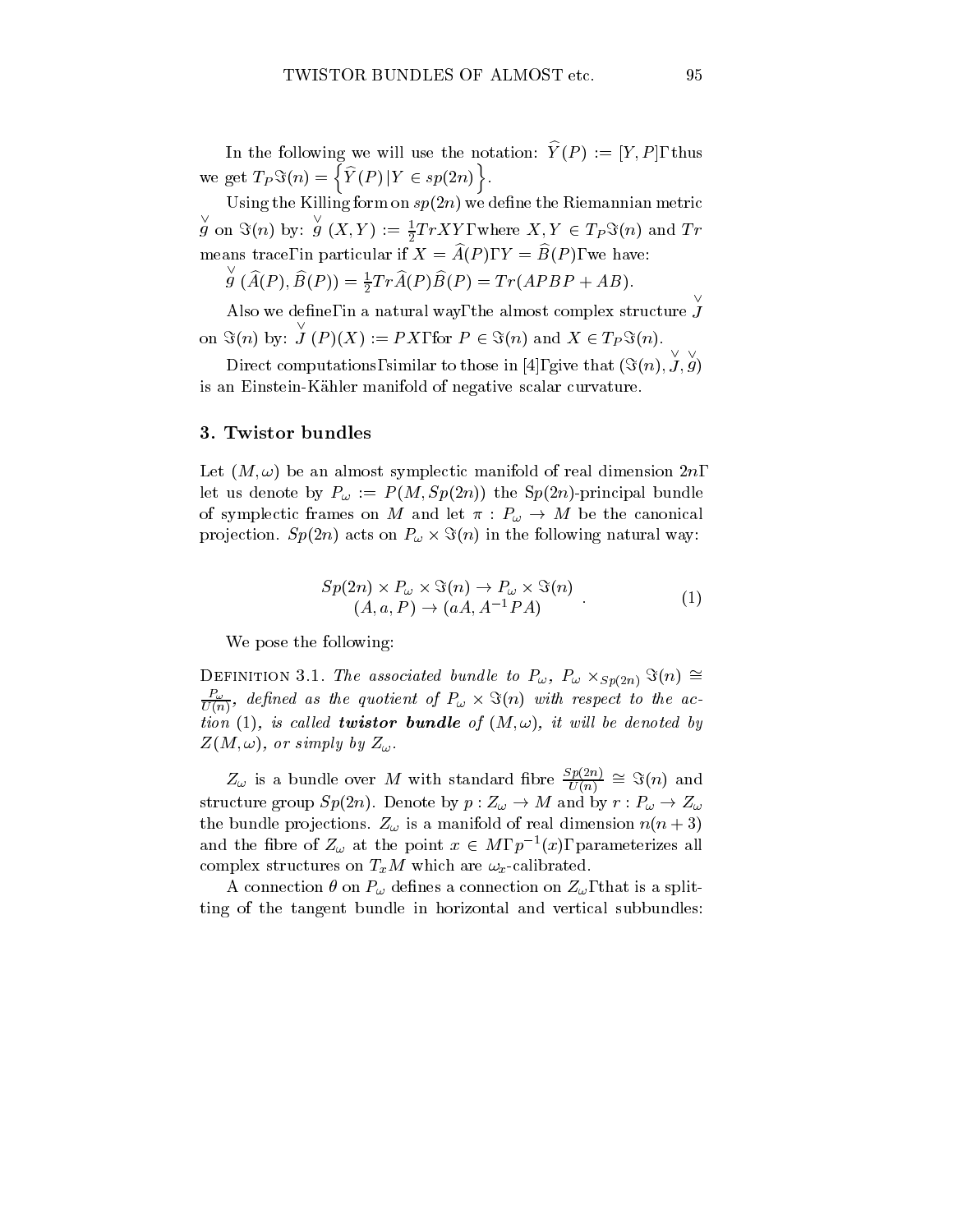$TZ_{\omega} = H \oplus V$ , and, as  $Z_{\omega}$  is a bundle of complex structures, with complex fibre, this allow us to define an almost complex structure,  $\mathbb{J}_{\theta}$ , on  $Z_{\omega}$  in a tautologically way. We will describe  $\mathbb{J}_{\theta}$  in terms of local coordinates.

 $L = U \cup U \cup U$ i began covering of M where local symplectic symplectic symplectic symplectic symplectic symplectic symplectic symplectic symplectic symplectic symplectic symplectic symplectic symplectic symplectic symplectic frames are defined, let  $\left\{E_1^{(i)},...,E_{2n}^{(i)}\right\}$  be a symplectic frame on  $TU_i$ and let  $\varphi_i$  :  $\pi^{-1}(U_i) \to U_i \times sp(2n)$  be the induced trivialisation of the principal bundle  $F_{\omega}$ , let  $a \in \pi^{-1}(U_i)$ ,  $a = \{A_1, ..., A_{2n}\}\$ , let  $X_k = X_k^* E_l^{\gamma}$  and  $X^{(i)} = (X_k^*) \in Sp(2n)$ , then  $\varphi_i(a) = (\pi(a), X^{(i)})$ , where we used, as we will do in the following, Einstein's convention on repeated indices. Let  $\mathcal{A}_{(i)} \in \Lambda \, \langle U_i \rangle \otimes sp(2n)$  be the local form of the connection, or gauge potential, [10], denote  $\mathcal{A}_{(i)}(E_k^{(i)}) =$  ,  $k \in \mathbb{R}$  $sp(2n)$ , then the horizontal lifting of  $E_k^{\gamma}$  on  $P_\omega$  is given by:  $E_k^{\gamma}$  =  $\boldsymbol{\tau}$  $(i)$  $k$  and  $k$  and  $k$  and  $k$  and  $k$  and  $k$  and  $k$  and  $k$  and  $k$  and  $k$  and  $k$  and  $k$  and  $k$  and  $k$  and  $k$  and  $k$  and  $k$  and  $k$  and  $k$  and  $k$  and  $k$  and  $k$  and  $k$  and  $k$  and  $k$  and  $k$  and  $k$  and  $k$  a  $E_k^{(i)} \Leftrightarrow$ ,  $k^{'}X^{(i)}$ ; thus we have  $T_aP_\omega = H_a \oplus V_a$  where the horizontal subbundle  $\widetilde{H}_a$  is spanned by  $\Big\{\widetilde{E_1^{(i)}},...,\widetilde{E_{2n}^{(i)}}\Big\}.$  $1 \quad \cdots \quad \quad \angle n \quad 1 \quad \cdots$  $n(i)$  |  $n$  $\left\{\begin{array}{c}\n\overbrace{\left(i\right)}}{\left(2n\right)}\right\}$ . From now on, for sake of simplicity, we omit the index  $(i)$  in notations.

Let  $\zeta \in I_a \Gamma_\omega$ , we denote  $\zeta = \zeta_+ + \zeta_-$  the decomposition in horizontal and vertical component; for the Lie bracket of horizontal vector fields we have:

vector netas we have:<br> $\left[\widetilde{E_k}, \widetilde{E_l}\right] = \left[E_k, E_l\right] + \left[\widetilde{E_k}, \widetilde{E_l}\right]^v$ where  $\left[\widetilde{E_k}, \widetilde{E_l}\right]^v = \left(\Leftrightarrow E_k(0, l) + \right)$  $\Gamma$  (Fig. ) +  $\Gamma$  = (Fig. ) +  $\Gamma$  ,  $\Gamma$  ,  $\Gamma$  ,  $\Gamma$  ,  $\Gamma$  ,  $\Gamma$  ,  $\Gamma$  ,  $\Gamma$  ,  $\Gamma$  ,  $\Gamma$  ,  $\Gamma$  ,  $\Gamma$  ,  $\Gamma$  ,  $\Gamma$  ,  $\Gamma$  ,  $\Gamma$  ,  $\Gamma$  ,  $\Gamma$  ,  $\Gamma$  ,  $\Gamma$  ,  $\Gamma$  ,  $\Gamma$  ,  $\Gamma$  ,  $\Gamma$  ,  $\Gamma$  ,  $\Gamma$  ,  $\Gamma$  ,

In particular, denoted by  $\mathcal{F} = (F_{kl}) \in \Lambda$   $(U_i) \otimes sp(2n)$  the local form of the curvature of the connection  $\theta$ , or strength field, [10], we have:  $\left[\widetilde{E_k}, \widetilde{E_l}\right]^v = \Leftrightarrow F_{kl} X.$  $\sim$  Fig.  $\sim$  Fig.  $\sim$  Fig.  $\sim$  Fig.  $\sim$  Fig.  $\sim$  Fig.  $\sim$  Fig.  $\sim$  Fig.  $\sim$  Fig.  $\sim$  Fig.  $\sim$  Fig.  $\sim$  Fig.  $\sim$  Fig.  $\sim$  Fig.  $\sim$  Fig.  $\sim$  Fig.  $\sim$  Fig.  $\sim$  Fig.  $\sim$  Fig.  $\sim$  Fig.  $\sim$  Fig.  $\sim$  Fig.

Let  $J = r(a)$  and let  $H_J = r_{*a}(\widetilde{H}_a)$ , then  $T_J Z_\omega = H_J \oplus V_J$ ,  $H_J$ is the horizontal tangent space to  $Z_{\omega}$  at the point J defined by the connection  $\theta$ , and  $V_J$  is the vertical tangent space.

We get:  $H_J = \left\{ \widehat{E_1}, ..., \widehat{E_{2n}} \right\}$ , where  $\widehat{E_i} = E_i \Leftrightarrow [i, i]$ ,  $J_j \frac{\partial}{\partial J} = E_i \Leftrightarrow \widehat{i}$ ; and  $\alpha$  is a variable  $\alpha$  and  $\alpha$  $\widehat{Y}(J) | Y \in sp(2n) \big\}.$ 

 $\sim$  300 on  $\sim$  300 on  $\mu$  on  $\sim$  300 or  $\sim$   $\sim$   $\mu$  on  $\sim$   $\sim$  300 or  $\sim$  300 or  $\mu$  .

$$
\mathbb{J}_{\theta}(J)(\widehat{E_i})=J_i^k\widehat{E_k}\\ \mathbb{J}_{\theta}(J)(\widehat{Y}(J))=\widehat{JY}(J)\enspace.
$$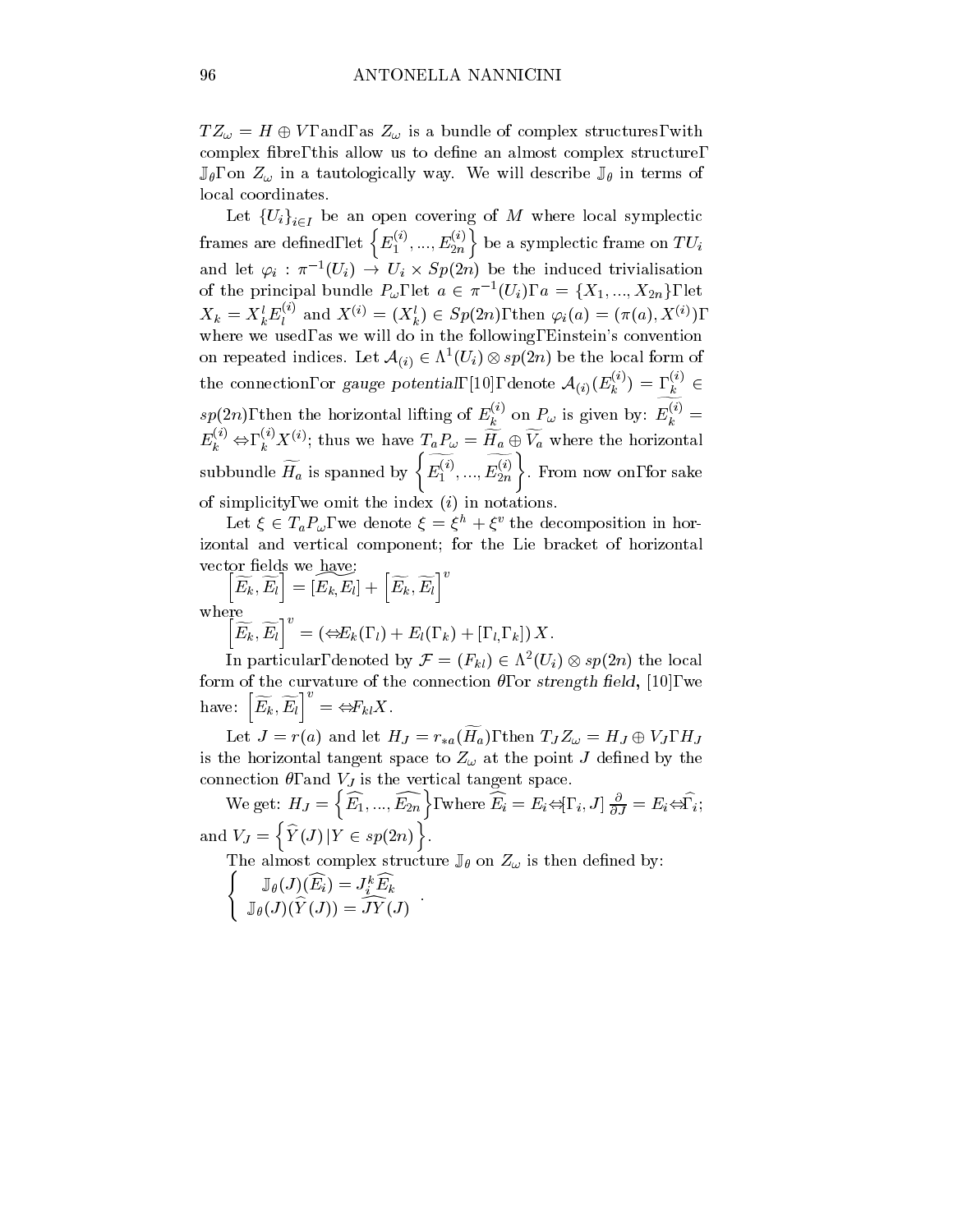A direct computation gives conditions on the connection  $\theta$  under which  $\mathbb{J}_{\theta}$  is integrable.

$$
\begin{aligned}\n\text{Precisely we have:} \\
\left[\widehat{E_i}, \widehat{E_j}\right] &= \left( , \, \, \stackrel{k}{_{ij}} \Leftrightarrow , \, \, \stackrel{k}{_{ji}} \Leftrightarrow T_{ij}^k \right) \widehat{E_k} \Leftrightarrow \widehat{F_{ij}} \\
\left[\widehat{E_i}, \widehat{A}\right] &= \widehat{E_i(A)} + \widehat{[, \, i, A]} \\
\left[\widehat{A}, \widehat{B}\right] &= \Leftrightarrow \widehat{A, B}\n\end{aligned}
$$

where T is the torsion of the connection and  $\widehat{A}$ ,  $\widehat{B}$  are vertical vector fields defined by  $A = A(x)$ ,  $B = B(x) \in sp(2n)$  for any  $x \in U$ ; then, denoted by  $N_{\mathbb{J}_{\theta}}$  the Nijenhuis tensor of  $\mathbb{J}_{\theta}$ , we have:

$$
N_{\mathbb{J}_{\theta}}(J)(\widehat{E}_{i}, \widehat{E}_{j}) = \left[\mathbb{J}_{\theta}(\widehat{E_{i}}), \mathbb{J}_{\theta}(\widehat{E_{j}})\right] \Leftrightarrow \mathbb{J}_{\theta}\left[\mathbb{J}_{\theta}(\widehat{E_{i}}), \widehat{E_{j}}\right] +
$$
  

$$
\Leftrightarrow \mathbb{J}_{\theta}\left[\widehat{E_{i}}, \mathbb{J}_{\theta}(\widehat{E_{j}})\right] \Leftrightarrow \left[\widehat{E_{i}}, \widehat{E_{j}}\right]
$$
  

$$
= \left(\Leftrightarrow I_{i}^{k} J_{j}^{l} T_{kl}^{r} + J_{i}^{k} T_{kj}^{s} J_{s}^{r} + J_{j}^{l} T_{il}^{s} J_{s}^{r} + T_{ij}^{r}\right) \widehat{E_{r}} +
$$
  

$$
+ \left(\Leftrightarrow I_{i}^{k} J_{j}^{l} \widehat{F_{kl}} + J_{i}^{k} \widehat{J F_{kj}} + J_{j}^{l} \widehat{J F_{il}} + \widehat{F_{ij}}\right)
$$

$$
N_{\mathbb{J}_{\theta}}(J)(\widehat{E_i}, \widehat{A}) = \left[\mathbb{J}_{\theta}(\widehat{E_i}), \mathbb{J}_{\theta}(\widehat{A})\right] \Leftrightarrow \mathbb{J}_{\theta}\left[\mathbb{J}_{\theta}(\widehat{E_i}), \widehat{A}\right] +
$$
  

$$
\Leftrightarrow \mathbb{J}_{\theta}\left[\widehat{E_i}, \mathbb{J}_{\theta}(\widehat{A})\right] \Leftrightarrow \left[\widehat{E_i}, \widehat{A}\right]
$$
  

$$
= J_i^k \left(\mathcal{L}_{\widehat{E_k}} \mathbb{J}_{\theta}\right) \left(\widehat{A}\right) \Leftrightarrow \mathbb{J}_{\theta}\left(\mathcal{L}_{\widehat{E_i}} \mathbb{J}_{\theta}\right) (\widehat{A})
$$
  
=0

=0<br>where  ${\cal L}$  means Lie derivative and  $\left({\cal L}_{\widehat{E_i}}\mathbb{J}_{\theta}\right)\left(\widehat{A}\right)\,=\,0$  for all  $i\,=\,$  $1, ..., 2n$ , for all  $\widehat{A} \in V$  because of the definition of  $\mathbb{J}_{\theta}$  on vertical vector fields (the Lie derivative of  $\mathbb{J}_{\theta_{|V}}$  along horizontal liftings vanishes); moreover:

 $N_{\mathbb{J}_{\theta}}(J)(\widehat{A},\widehat{B})=0$ 

J .

because  $\mathbb{J}_{\theta}$  restricted to the fibre is the standard complex structure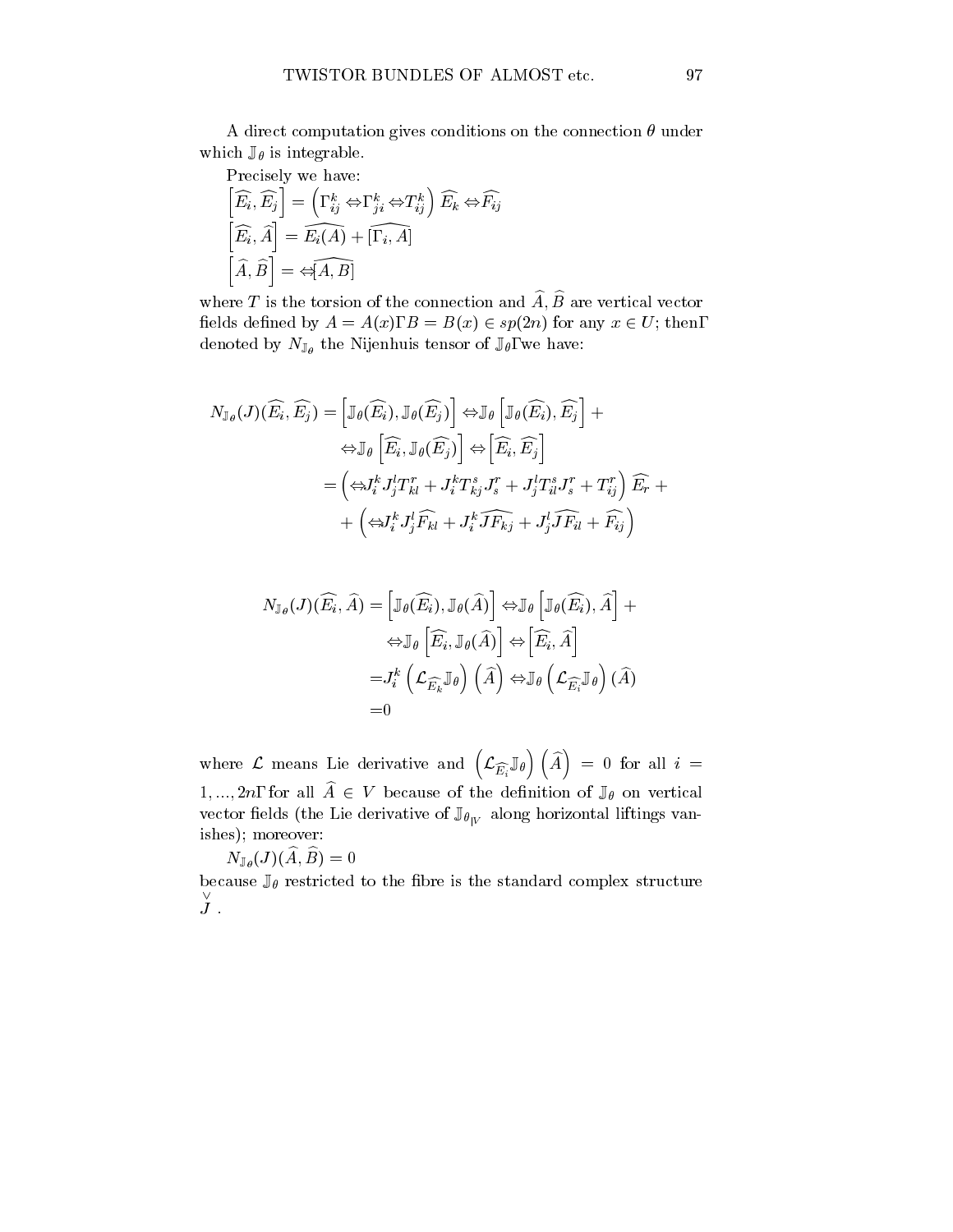Thus the **integrability condition** can be written as:

$$
\begin{cases}\nT(JX, JY) \Leftrightarrow JT(JX, Y) \Leftrightarrow JT(X, JY) \Leftrightarrow T(X, Y) = 0 \\
F(\overline{JX, JY}) \Leftrightarrow JF(\overline{JX, Y}) \Leftrightarrow JF(\overline{X, JY}) \Leftrightarrow F(\overline{X, Y}) = 0\n\end{cases}
$$
\n(2)

for all  $A, Y \in T_xM$ , for all  $x \in M$ , for all  $J \in p^{-1}(x)$ .

We remark that the problem of integrability condition also has been considered in [3], and [1].

#### 4. Local sections

Let  $(M, \omega)$  be an almost symplectic manifold and let  $Z_{\omega}$  be its twistor bundle as before, let  $U \subset M$  be an open set and let J be an almost complex structure on U,  $\omega$ -calibrated, that is  $\omega_x$ -calibrated for any  $x \in U$ . J defines a local section of  $Z_{\omega}$  over U by  $J(x) := J_x \in p^{-1}(x)$ .

Let  $\mathbb{J} = \mathbb{J}_{\theta}$  be the almost complex structure on  $Z_{\omega}$  defined by a given connection  $\theta$  on  $P_{\omega}$ , we want to exploit conditions on J under which  $(J(U), J)$  is an almost complex local submanifold of  $(Z_{\omega}, \mathbb{J}).$ We have the following results:

LEMMA 4.1.  $(J(U), J)$  is an almost complex local submanifold of  $(Z_{\omega}, \mathbb{J})$  if and only if for any  $x \in U$ ,  $X, Y \in T_xM$  we have:

$$
A(X,Y) := (\nabla_{JX} J)Y \Leftrightarrow J(\nabla_X J)Y = 0
$$

where  $\alpha$  is the covariant derivative on M decouple and given controlled by the given connection on  $\mathbf{r}_{\omega}$ , using previous notations:  $\mathbf{v}_{E_i} \mathbf{E}_j =$ ,  $_{ij} \mathbf{E}_k$ .

 $P\circ P\circ T$  if a finite  $P\circ \phi$  if  $P\circ T$  if and only if  $\phi$  (J( $\phi$ ))  $\phi$  (Fig. ))  $\phi$ for all  $l = 1, ..., 2n$ , or:  $\mathbb{J}(E_l + 1, l + \frac{1}{2}E_l(J)) = J_l^{\kappa}(E_k + 1, k + \frac{1}{2}E_k(J)),$ that is:  $J, l = J_l^{\kappa}, k$ , on the other hand is:  $A(E_i, E_j) = (J_i^{\kappa}, k \Leftrightarrow$  $\Box$  $J, i)^r_i E_r$ .

LEMMA 4.2.  $A(\Lambda, I) \Longleftrightarrow A(I, \Lambda) \equiv N_J(\Lambda, I) + I^{-,-}(J)(\Lambda, I)$ , where ivy denotes the infermals tensor of J and  $I \cap (J)(\Lambda, I) := I(\overline{J}\Lambda, J)$  $Y \cong J T(JX, Y) \Leftrightarrow J T(X, JY) \Leftrightarrow T(X, Y).$ 

Proof. The proof is just a computation: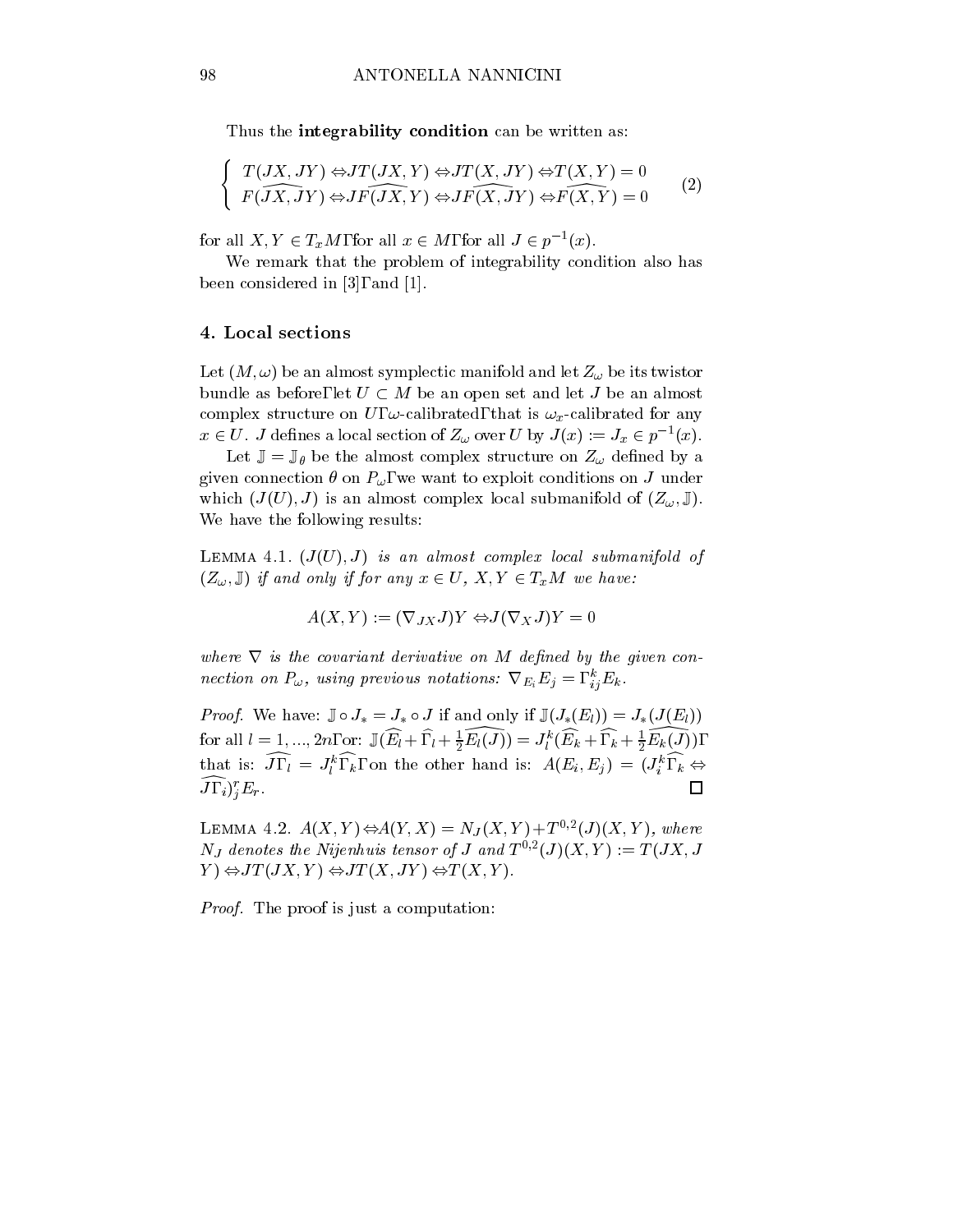$$
A(X, Y) \Leftrightarrow A(Y, X) = \nabla_{JX} JY \Leftrightarrow \nabla_{JY} JX + \nabla_{Y} X \Leftrightarrow \nabla_{X} Y +
$$
  
\n
$$
\Leftrightarrow J(\nabla_{JX} Y \Leftrightarrow \nabla_{Y} JX) + \Leftrightarrow J(\nabla_{X} JY \Leftrightarrow \nabla_{JY} X)
$$
  
\n
$$
= [JX, JY] + T(JX, JY) \Leftrightarrow [X, Y] \Leftrightarrow T(X, Y) \Leftrightarrow J[JX, Y] +
$$
  
\n
$$
\Leftrightarrow JT(JX, Y) \Leftrightarrow J[X, JY] + \Leftrightarrow JT(X, JY)
$$
  
\n
$$
= N_{J}(X, Y) + T^{0,2}(J)(X, Y).
$$

COROLLARY 4.3. Let us suppose that the given connection satisfies  $T \cap \{J\} = 0, \; i \in J$  defines an almost complex local submanifold of  $(Z_{\omega}, \mathbb{J})$  then *J* is integrable.

REMARK 4.4. In the case of the twistor space of an oriented even dimensional Riemannian manifold we have a canonical choice for the choice for the choice for the choice for the connection, namely the Levi Civitation, and the analogous connection, and the analogous connection, and the an study of local sections gives that J denes an almost local submanifold if and only if J is integrable, [4], in this case, instead, we can constructs cadinalized of integrations incurreduction structures J such that in  $A \neq 0$ .

LEMMA 4.5. Let  $J$  be an almost complex structure  $\omega$ -calibrated on an open set  $U \subseteq M$ , then  $J(U)$  is a horizontal section if and only if  $\nabla J = 0.$ 

*Proof.* We have that  $J_*(E_i) \in H$  if and only if  $, i + \frac{1}{2}JE_i(J) = 0$  for any  $i = 1, ..., 2n$ , on the other hand is:

$$
\begin{array}{l} (\nabla_{E_i}J)(E_j)=E_i(J_j^l)E_l+J_j^l,\, {}_{il}^kE_k\Leftrightarrow, \, {}_{ij}^kJ_k^lE_l=(E_i(J)+[, \,{}_i,J])_{j}^lE_l\\ =({\textstyle\frac{1}{2}}\widehat{JE_i(J)}+{\textstyle\frac{1}{2}}{\textstyle\int}^1_{kl}E_l. \end{array}
$$

COROLLARY 4.0. If  $I \cap (J) = 0$  then  $\forall J = 0$  implies that J is integrable.

COROLLARY 4.1. If  $\nabla J = 0$  and J is integrable then  $T \rightarrow \neg J = 0$ .

Proof. rJ = 0 implies that J is a horizontal section, in particular it defines an almost complex local submanifold and then  $A = 0$ , as  $0 = N_J + I^{-1}$ ; (*J*),  $N_J = 0$  implies immediately that  $T^{-1}(J) = 0$ .  $\Box$ 

 $\Box$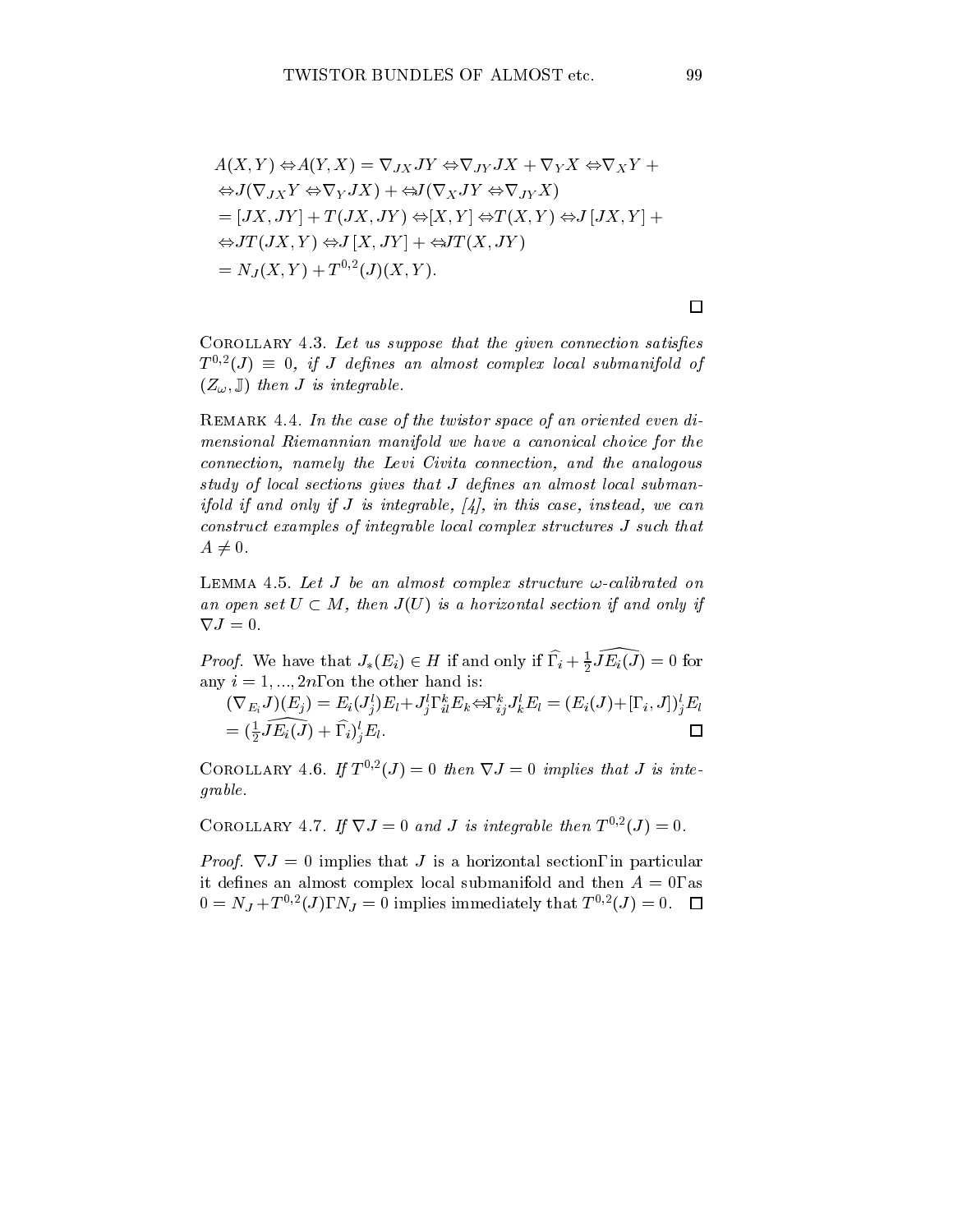#### 5. Almost Hermitian structure

Let  $Z_{\omega}$  be the twistor bundle of the almost symplectic manifold  $(M, \omega)$ , let  $\theta$  be a connection on  $P_{\omega}$  and let  $\mathbb{J} = \mathbb{J}_{\theta}$  be the corresponding almost complex structure on  $Z_{\omega}$ , we can define, in a natwas a result of  $\omega$  and  $\omega$  is a result metric metric  $\omega$  and  $\omega$  and  $\omega$   $\omega$  and  $\omega$  and  $\omega$  and  $\omega$  and  $\omega$  and  $\omega$  and  $\omega$  and  $\omega$  and  $\omega$  and  $\omega$  and  $\omega$  and  $\omega$  and  $\omega$  and  $\omega$  and  $\omega$  and  $\omega$  an let  $X, Y \in T_J Z_\omega$ , decompose X and Y in horizontal and vertical components,  $\Lambda = \Lambda^+ + \Lambda^-$ ,  $I = I^+ + I^-$ , let y be  $g$  be the canonical metric of the fibre  $p^{-1}(p(J)) \cong \frac{2\Gamma(S)}{U(n)}$  defined by the Killing form on  $sp(2n)$ , then we pose  $\mathbb{U}(\Lambda, I) := \mathbb{U}(\Lambda, I) + \mathbb{U}(\Lambda, I)$ , where:  $\mathbb{G}(X^{h}, Y^{h}) := \omega(p_{*}(X^{h}), Jp_{*}(Y^{h}))$  and  $\mathbb{G}(X^{v}, Y^{v}) := g(X^{v}, Y^{v}).$ 

Using previous notations, in local coordinates, we have the following expression: 8

$$
\begin{cases}\n\mathbb{G}(\widehat{E_i}, \widehat{E_j}) & = \omega(E_i J E_j) = \Leftrightarrow E_i J_n J E_j = (\Leftrightarrow J_n J)_j^i \\
\mathbb{G}(\widehat{E_i}, \widehat{A}) & = & 0 \\
\mathbb{G}(\widehat{A}, \widehat{B}) & = & \frac{1}{2} Tr \widehat{A} \widehat{B} = Tr(AB + A J B J) \\
\text{We get immediately that } (Z = \mathbb{F}(\widehat{A}) \text{ is an almost Hermitian map})\n\end{cases}
$$

We get immediately that  $(Z_\omega, \mathbb{J}, \mathbb{G})$  is an almost Hermitian manifold.

We want to exploit conditions under which  $(Z_\omega, \mathbb{J}, \mathbb{G})$  is a Kähler  $\mathbf{L}$  . The contract  $\mathbf{L}$  is the G (X) of  $\mathbf{L}$  , we have the  $\mathbf{L}$  contract form, we have  $\mathbf{L}$ 

$$
\left\{ \begin{array}{c} \eta(\widehat{E_i},\widehat{E_j})=(J_n)^i_j \\ \eta(\widehat{E_i},\widehat{A})=0 \\ \eta(\widehat{A},\widehat{B})=\frac{1}{2}Tr(\widehat{AJB}) \end{array} \right.
$$

thus, a direct computation of the differential of  $\eta$  gives:

$$
\begin{cases}\n d\eta(\widehat{E_i}, \widehat{E_j}, \widehat{E_k}) &= \Leftrightarrow d\omega(E_i, E_j, E_k) \\
 d\eta(\widehat{E_i}, \widehat{E_j}, \widehat{A}) &= \eta(\widehat{F_{ij}}, \widehat{A}) = \frac{1}{2}Tr(\widehat{F_{ij}}\widehat{J}\widehat{A}) \\
 d\eta(\widehat{E_i}, \widehat{A}, \widehat{B}) &= 0 \\
 d\eta(\widehat{A}, \widehat{B}, \widehat{C}) &= 0\n\end{cases} (3)
$$

We have the following:

PROPOSITION 5.1.  $(Z_\omega, \mathbb{J}, \mathbb{G})$  is an almost Kähler manifold if and only if the following conditions hold:  $a$ ) (In, $\omega$ ) is a symplectic manifold; b) the curvature of the chosen connection vanishes.

Proof. First remark that from (3) it follows that (M; !) is a symplectic manifold if and only if  $d\eta(E_i, E_j, E_k) = 0$  for all  $i, j, k = 1, ..., 2n;$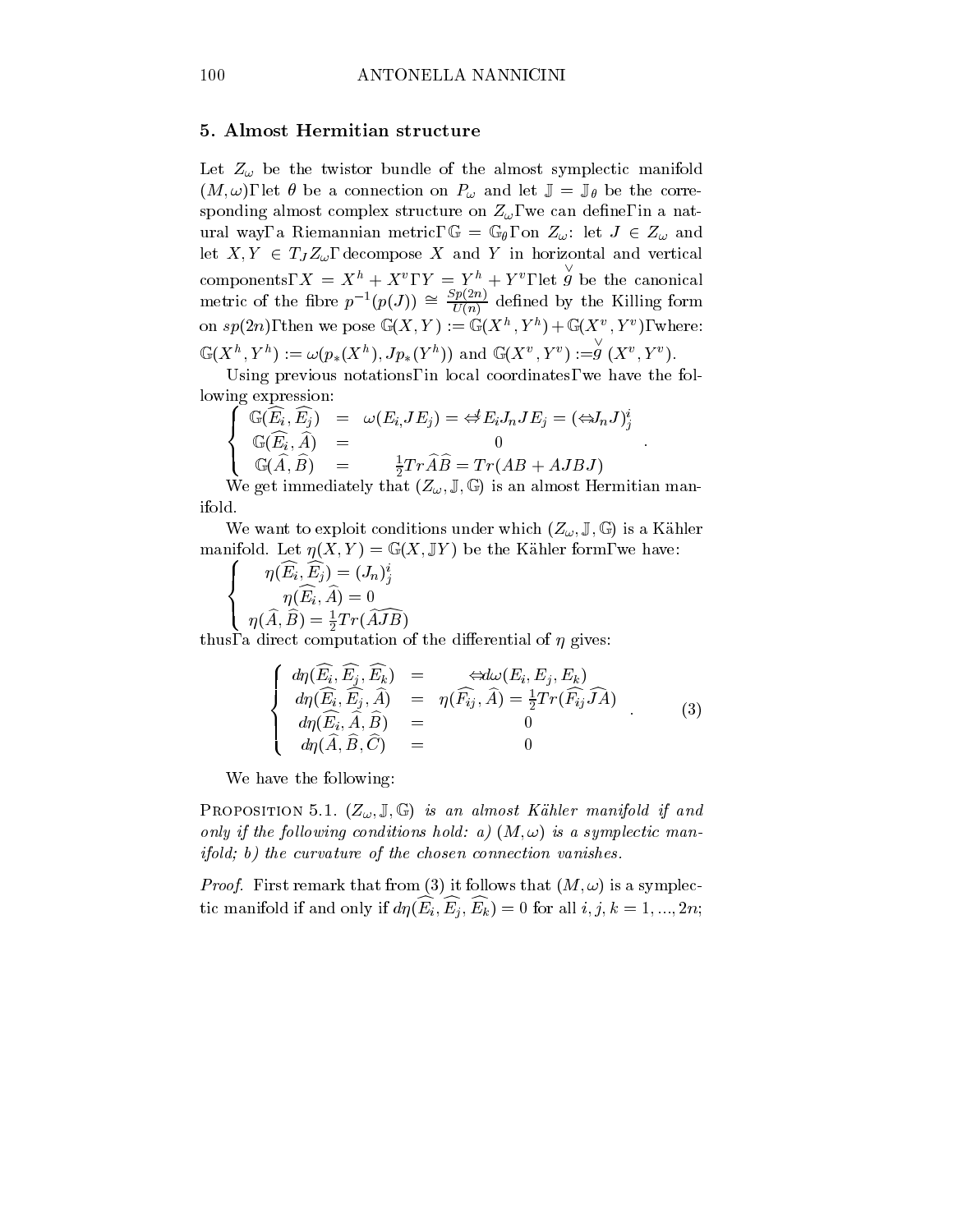second we have that  $d\eta(E_i, E_j, A) = 0$  if and only if  $F_{ij} = 0$  for all  $i, j = 1, ..., 2n$ , from arguments of linear algebra we get the statement in fact:  $F_{ij} = 0 \Leftrightarrow |F_{ij}, P| = 0 \forall P \in \Im(n)$ , in particular for  $P = J_n$ we get  $F_{ij} = \Leftrightarrow F_{ij}$ , moreover, for generic  $P = XJ_nX^{-1}$  is  $F_{ij} =$  $0 \Leftrightarrow F_{ij}\Lambda J_n\Lambda^{-1} \Leftrightarrow \Lambda J_n\Lambda^{-1}F_{ij} = 0 \Leftrightarrow F_{ij}\Lambda^{\dagger}\Lambda J_n \Leftrightarrow \Lambda^{\dagger}\Lambda J_nF_{ij} = 0$  $0 \Leftrightarrow F_{ij} \Lambda^* \Lambda J_n + \Lambda^* \Lambda^* F_{ij} J_n = 0 \Leftrightarrow F_{ij} \Lambda^* \Lambda \Leftrightarrow \Lambda^* \Lambda F_{ij} = 0 \Leftrightarrow$  $[F_{ij}, X^t X] = 0 \ \forall X \in Sp(2n);$  if we take X diagonal matrix with all the elements distinct we get immediately that  $F_{ij}$  must be diagonal, and, as is antisymmetric, we have that  $F_{ij} = 0$  if and only if  $F_{ij} = 0$ . From the expression of  $d\eta$ , (3), we have that the proof is complete. □

REMARK 5.2. It is well known that  $(M, \omega)$  is symplectic if and only if  $P_{\omega}$  admits a torsion free connection, [7], then, chosen such a connec $t$ , or more generating with only  $(t, z)$ -part of the torsion zero, if  $(Z_{\omega}, \mathbb{J}_{\theta}, \mathbb{G}_{\theta})$  is almost Kähler then it is automatically Kähler because the integrability conditions (2) are satised.

Now we will investigate conditions under which the manifold  $(Z_{\omega},\mathbb{J},\mathbb{G})$  is semi-Kähler. Remember that an almost Hermitian manifold is called semi-Kähler if its Kähler form is co-closed, or equivalently if its Lee form is zero. We recall that given a  $2k$ -dimensional almost symplectic manifold  $(N, \alpha)$  the Lee form of  $(N, \alpha)$  is the 1-form  $\Psi$  defined by:

$$
\Psi(X):=\frac{1}{2(k\mathbin{\Leftrightarrow} 1)}d\alpha(X,X_i,\mu^{-1}(X_i^*))
$$

where X is a vector field on N,  $\{X_1, ..., X_{2k}\}$  is a local basis of vector helds,  $\{A_1, ..., A_{2k}\}\$  is the dual basis of 1-forms and  $\mu$  is the musical isomorphism defined by  $\alpha$  as  $\mu(X)(Y) := \Leftrightarrow \alpha(X, Y),$  [5].

Using previous notations we compute the Lee form of  $(Z_\omega, \eta)$ , we have:

 $\Psi(X) = \frac{1}{n(n+3)-2} a\eta(X, X_i, \mu^{-1}(X_i))$ , where  $\mu(X_i)(X_i) = \Leftrightarrow \eta(X_i, X_i)$ ; in particular  $\mu^{-1}(E_i) = (J_n)_l^i E_l$ , and, using (3), we get:

$$
\Psi(\widehat{E_k}) = \frac{1}{n(n+3)-2} d\eta(\widehat{E_k}, \widehat{E_i}, (J_n)_l^i \widehat{E_l}) \n= \frac{-1}{n(n+3)-2} (J_n)_l^i d\omega(E_k, E_i, E_l) \n= \frac{-2(n-1)}{n(n+3)-2} \widetilde{\Psi}(E_k)
$$
\n(4)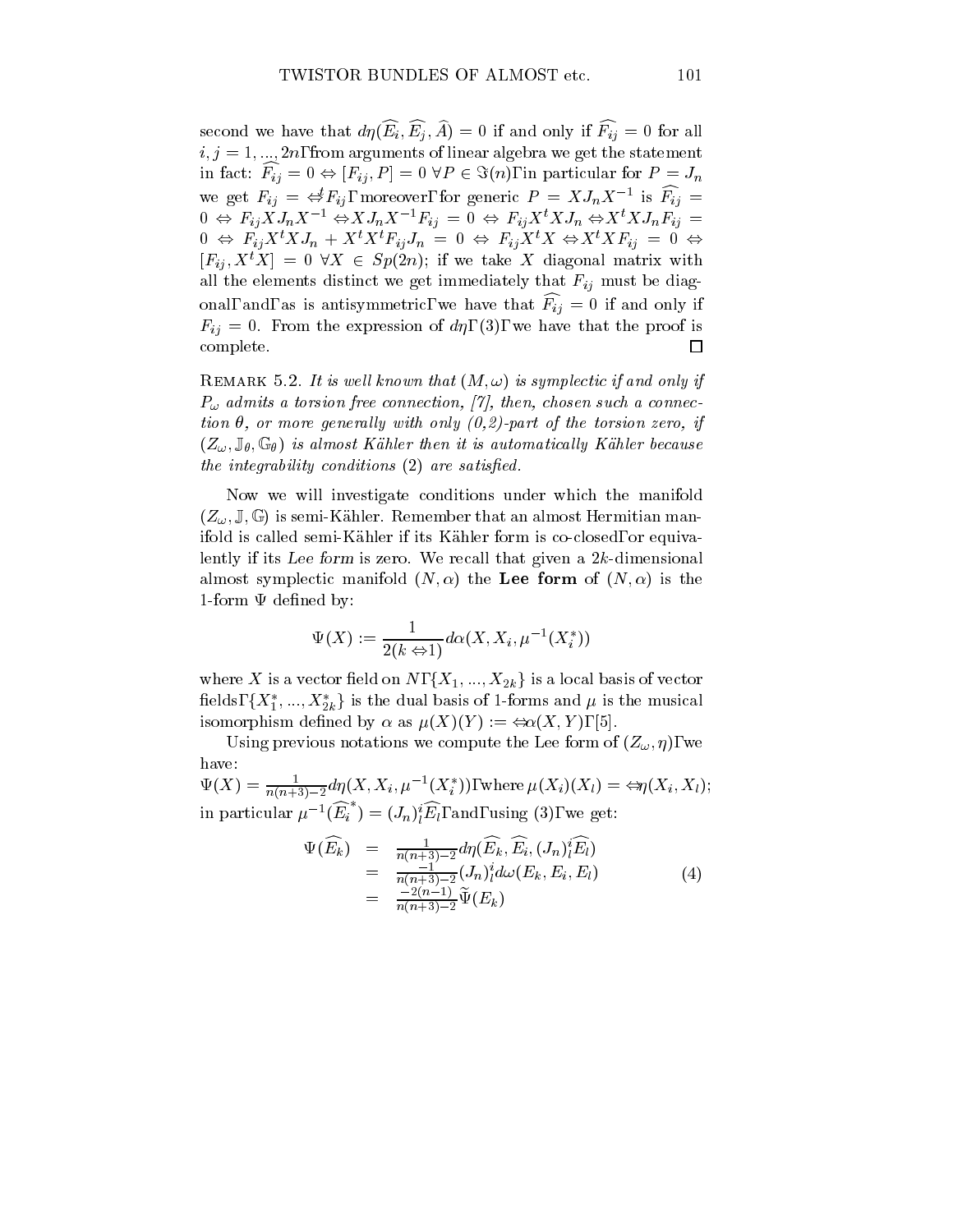where  $\widetilde{\Psi}$  is the Lee form of  $(M, \omega)$ , moreover:

$$
\Psi(\widehat{A}) = \frac{1}{n(n+3)-2} d\eta(\widehat{A}, \widehat{E_i}, (J_n)_l^i \widehat{E_l})
$$
\n
$$
= \frac{1}{n(n+3)-2} (J_n)_l^i \eta(\left[\widehat{E_i}, \widehat{E_l}\right], \widehat{A})
$$
\n
$$
= \frac{-1}{n(n+3)-2} \mathbb{G}((J_n)_l^i \widehat{F_{il}}, \widehat{J}\widehat{A})
$$
\n(5)

We can now state the following:

PROPOSITION 5.3.  $(Z_\omega, \mathbb{J}, \mathbb{G})$  is a semi-Kähler manifold if and only  $i$  and following conditions hold:  $u$ ) (IVI,  $\omega$ ) is semi-Kahler; b)  $\omega$  is in the ker of the curvature operator of the given connection.

 $P$ ro $f$ . (Z $\omega$  )  $\omega$  ) is semi-Kahler if and only if  $\omega$  is  $\omega$  on particular  $\omega$ condition a) follows immediately from (4). Moreover from condition (5) we have that  $\Psi(A) = 0$  for any A if and only if  $(J_n)_l^i F_{il} = 0$ ; the argument used in the proof of Proposition 5.1. gives that this condition is equivalent to  $(J_n)_l^T r_{il} = 0$ , this is exactly condition b), after considering the curvature operator acting on 2-forms identifying vectors and 1-forms by  $\omega$ .  $\Box$ 

### **b.** The twistor bundle  $Z(\mathbb{R}, \mathcal{Q}_n)$

In this section we describe in details some interesting properties of the twistor bundle of  $\mathbb{R}^{2n}$  with the standard symplectic form  $\omega_n$ .

Let  $P = P(\mathbb{R}^m, Sp(Zn))$  be the principal bundle of symplectic frames on  $(\mathbb{R}^n, \omega_n)$ , and let  $\omega = \omega(\mathbb{R}^n, \omega_n)$  be the corresponding twistor bundle; let  $\{x^1, ..., x^{2n}\}$  be coordinates on  $\mathbb{R}^{2n}$ , let  $E_1 =$  $\overline{\partial} \overline{x^1},...,\overline{E}2n} = \overline{\partial} \overline{x^{2n}}$  and  $e = \{E_1,...,E_{2n}\},\;e$  defines global trivializations  $P = \mathbb{R}^n \times Sp(2n)$  and  $Z = \mathbb{R}^n \times Sp(n)$ . Consider the connection  $\theta_0$  on P defined by the gauge potential  $\mathcal{A}=0$ , we have immediately that  $\theta_0$  has zero torsion and curvature, in particular, from previous results we get:

 $\mathcal{L}$  is a contract of  $\mathcal{L}$ ,  $\mathcal{L}$ ,  $\mathcal{L}$ ,  $\mathcal{L}$ ,  $\mathcal{L}$ ,  $\mathcal{L}$ ,  $\mathcal{L}$ ,  $\mathcal{L}$ ,  $\mathcal{L}$ ,  $\mathcal{L}$ ,  $\mathcal{L}$ ,  $\mathcal{L}$ ,  $\mathcal{L}$ ,  $\mathcal{L}$ ,  $\mathcal{L}$ ,  $\mathcal{L}$ ,  $\mathcal{L}$ ,  $\mathcal{L}$ ,  $\mathcal{L}$ ,  $\mathcal{$ 

Using symplectomorphisms of  $(\mathbb{R}^n, \omega_n)$  we can construct more general connections on P such that the induced Hermitian structure on  $Z$  is Kähler. We proceed in the following way: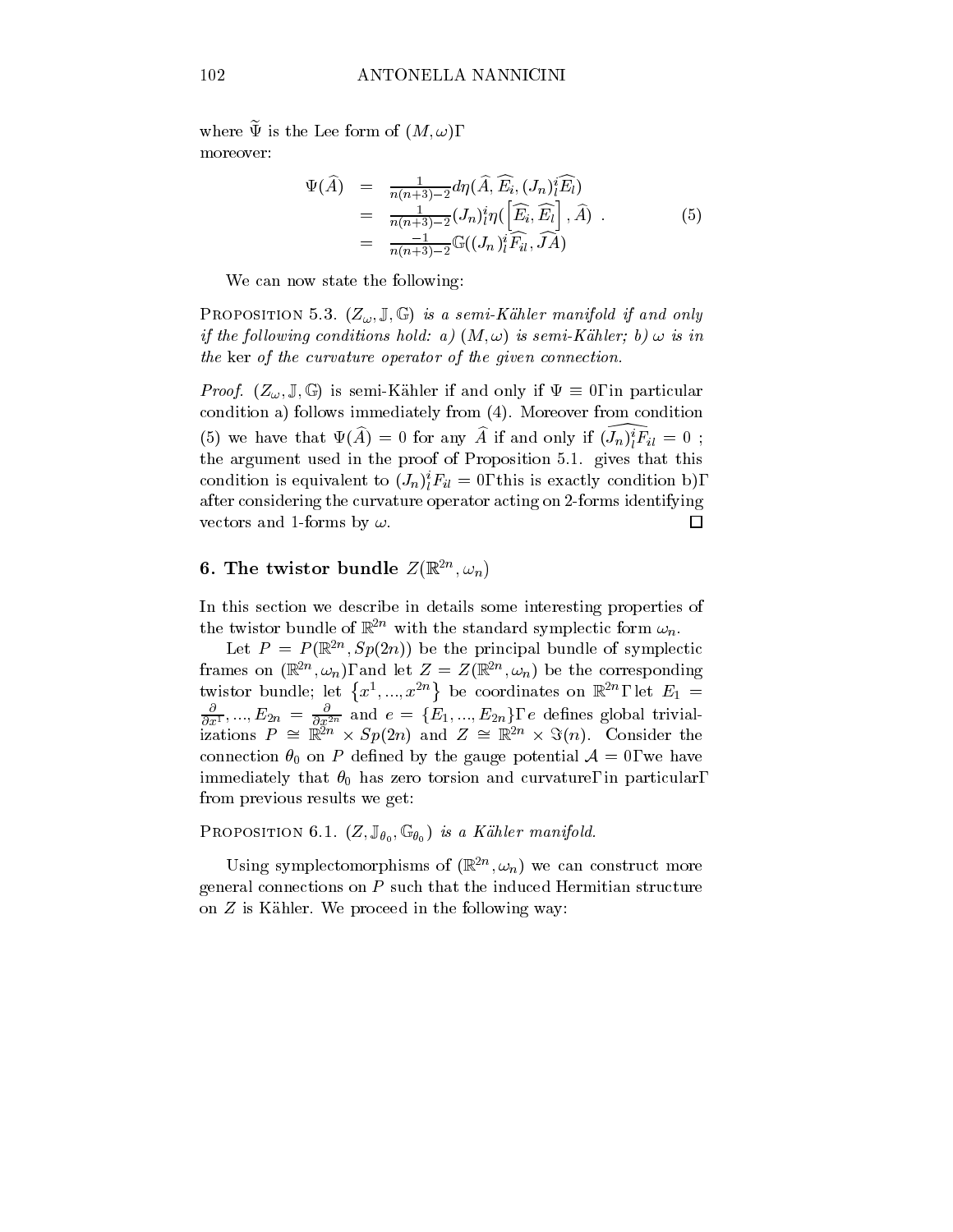let  $Symp(\mathbb{R}^{2n}, \omega_n)$  denote the set of symplectic diffeomorphisms of ; and set of symplectic dieomorphisms of symplectic dieomorphisms of symplectic dieomorphisms of symplectic distributions of  $\mathcal{A}$  $(\mathbb{R}^{2n}, \omega_n)$ , let  $\ell \in Symp(\mathbb{R}^{2n}, \omega_n)$ , pose  $L_j^i = \frac{\partial \mathcal{L}}{\partial x^j}$  and  $L = (L_j^i)_{1 \leq i,j \leq 2n}$ , we have that  $L = L(x) \in \mathcal{S}p(2n)$  views  $x \in \mathbb{R}^n$  and  $\mathcal{A} = L^{-1}aL$   $\in$  $\Lambda^-(\mathbb{R}^{n+1})\otimes sp(2n)$  defines a connection  $\sigma_\ell$  on P, the following holds:

**LEMMA 0.2. For any**  $\ell \in Symp(\mathbb{R}^{n}, \omega_n)$  **the connection**  $\sigma_\ell$  **has zero** 

Proof. The computation of the torsion T gives:  
\n
$$
T_{kl}^{h} = , {}_{kl}^{h} \Leftrightarrow , {}_{lk}^{h} = (L^{-1})_{r}^{h} \frac{\partial L_{l}^{r}}{\partial x^{k}} \Leftrightarrow (L^{-1})_{r}^{h} \frac{\partial L_{k}^{r}}{\partial x^{l}}
$$
\n
$$
= (L^{-1})_{r}^{h} \left( \frac{\partial^{2} \ell^{r}}{\partial x^{l} \partial x^{k}} \Leftrightarrow \frac{\partial^{2} l^{r}}{\partial x^{k} \partial x^{l}} \right) = 0;
$$
\nfor the curvature we have:  
\n
$$
F_{kl} = \frac{\partial}{\partial x^{k}} \left( L^{-1} \frac{\partial L}{\partial x^{l}} \right) \Leftrightarrow \frac{\partial}{\partial x^{l}} \left( L^{-1} \frac{\partial L}{\partial x^{k}} \right) + \left[ L^{-1} \frac{\partial L}{\partial x^{k}}, L^{-1} \frac{\partial L}{\partial x^{l}} \right]
$$
\n
$$
= \Leftrightarrow \frac{\partial}{\partial x^{k}} \left( \frac{\partial L^{-1}}{\partial x^{l}} L \right) + \frac{\partial}{\partial x^{l}} \left( \frac{\partial L^{-1}}{\partial x^{k}} L \right) \Leftrightarrow \frac{\partial L^{-1}}{\partial x^{k}} \frac{\partial L}{\partial x^{l}} + \frac{\partial L^{-1}}{\partial x^{l}} \frac{\partial L}{\partial x^{k}} = 0.
$$

From previous Lemma and previous results we get immediately the following:

**PROPOSITION 6.3. For any**  $\ell \in Symp(\mathbb{R}^m, \omega_n)$  **the twistor bundle**  $(Z(\mathbb{R}^{2n}, \omega_n), \mathbb{J}_{\theta_\ell}, \mathbb{G}_{\theta_\ell})$  is Kähler.

In the following we will compute the scalar curvature of the metric  $\mathbb{G} = \mathbb{G}_{\theta}$ ; let us compute the covariant derivative,  $\nabla$ , defined by ` the Levi-Civita connection of  $\mathbf{C}$  , using previous notations we have  $\mathbf{C}$ 

$$
\begin{aligned}\n\mathbb{G}(\nabla_{\widehat{E_i}} E_j, E_k) &= , \, _{ij}^r (\Leftrightarrow J_n J)_k^r \\
\mathbb{G}(\widehat{\nabla}_{\widehat{E_i}} \widehat{E_j}, \widehat{A}) &= \frac{1}{2} (J_n [A, J])_j^i \\
\mathbb{G}(\widehat{\nabla}_{\widehat{A}} \widehat{E_i}, \widehat{E_j}) &= \frac{1}{2} (\Leftrightarrow J_n [A, J])_j^i \\
\mathbb{G}(\widehat{\nabla}_{\widehat{A}} \widehat{E_i}, \widehat{B}) &= 0 \\
\mathbb{G}(\widehat{\nabla}_{\widehat{A}} \widehat{B}, \widehat{E_i}) &= 0 \\
\mathbb{G}(\widehat{\nabla}_{\widehat{A}} \widehat{B}, \widehat{C}) &= g \, (\widecheck{\nabla}_{\widehat{A}} \widehat{B}, \widehat{C})\n\end{aligned}
$$

 $\cdots$  where  $\cdots$ <sup>r</sup> is the covariant derivative of the Levi-Civita connection of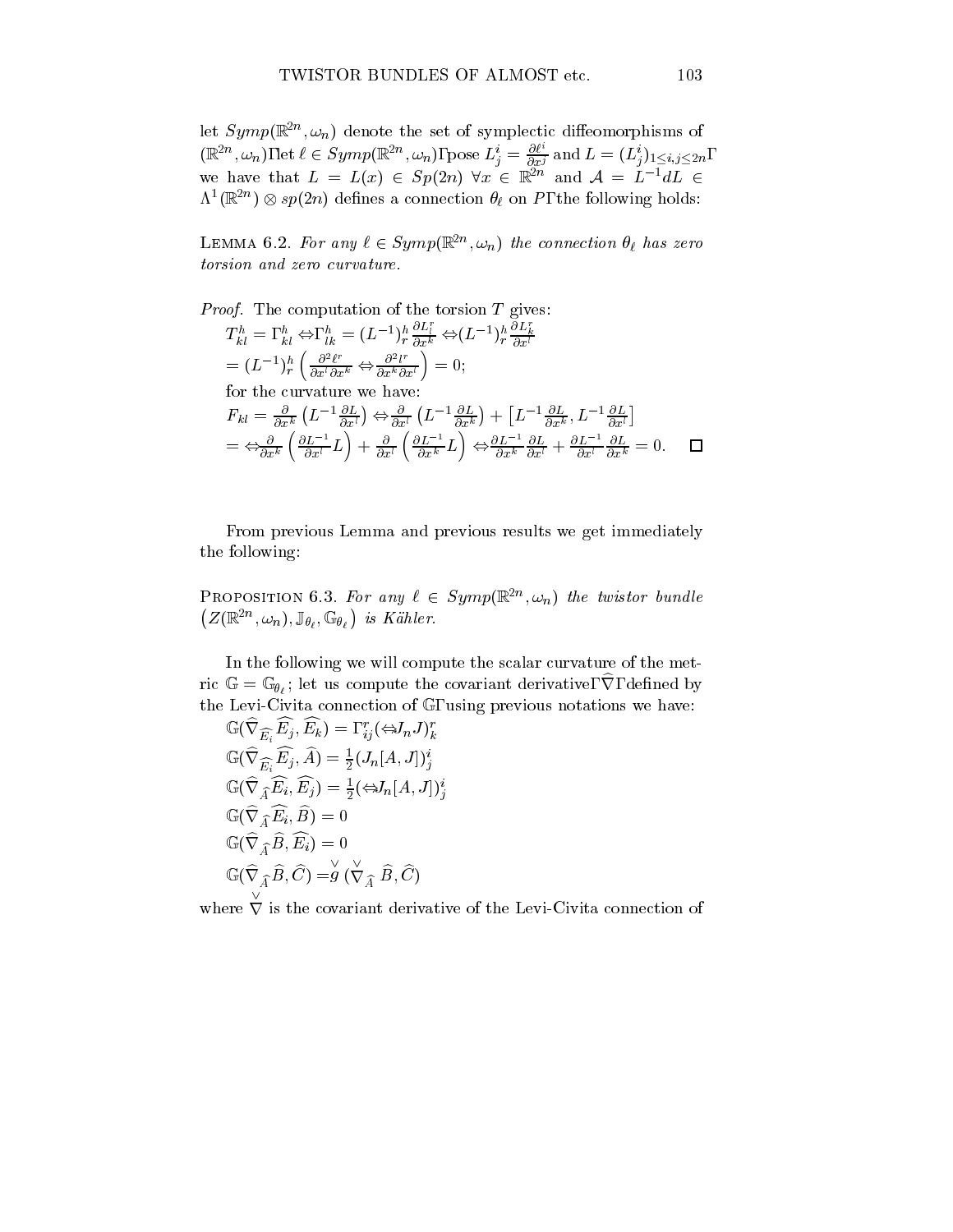g on the fibre. In particular we get:

$$
\widehat{\nabla}_{\widehat{E_i}} \widehat{E_j} = , \, {}_{ij}^k \widehat{E_k} + \frac{1}{2} (J_n[Y_\alpha, J])_j^i \widehat{Y_\alpha} \n\widehat{\nabla}_{\widehat{A}} \widehat{E_i} = \underset{\widehat{\nabla}_{\widehat{A}}}{\Leftrightarrow} (J[A, J])_i^k \widehat{E_k} \n\widehat{\nabla}_{\widehat{E_i}} \widehat{A} = \widehat{\nabla}_{\widehat{A}} \widehat{E_i} + [\widehat{E_i}, \widehat{A}] \n\widehat{\nabla}_{\widehat{A}} \widehat{B} = \bigvee_{\widehat{A}} \widehat{B}
$$
\n(6)

Moreover, denoted by  $\mathcal{A}$  is  $\mathcal{A}$  in the ratio ratio  $\mathcal{A}$  in the ratio ratio ratio ratio ratio ratio ratio ratio ratio ratio ratio ratio ratio ratio ratio ratio ratio ratio ratio ratio ratio ratio ratio ratio Riemann curvature tensor of <sup>G</sup> , we have:

$$
\mathbb{G}(R(\widehat{E_i}, \widehat{E_j})\widehat{E_k}, \widehat{E_l}) = \frac{1}{4} \left\{ (J_n[Y_\alpha, J])_k^i (J_n[Y_\alpha, J])_j^l + \right.\leftrightarrow (J_n[Y_\alpha, J])_k^j (J_n[Y_\alpha, J])_i^l \right\}
$$

$$
\begin{split} \mathbb{G}(R(\widehat{E_i},\widehat{Y_{\alpha}})\widehat{E_j},\widehat{Y_{\alpha}}) =& \frac{1}{2}(\Leftrightarrow \frac{1}{2}(J[Y_{\alpha},J])^r_j(J_n[Y_{\alpha},J])^i_r +\\ \Leftrightarrow (J_n[Y_{\beta},J])^i_j\mathbb{G}(\widehat{\nabla}_{\widehat{Y_{\alpha}}}\widehat{Y_{\beta}},\widehat{Y_{\alpha}}) \Leftrightarrow \widehat{Y_{\alpha}}((J_n[Y_{\alpha},J])^i_j) \end{split}
$$

where  $1 - 1$  is an order  $1 - 1$  and for  $\alpha \leq n(n+1)$  is an order for  $1 - 1$ basis of the vertical tangent bundle, then, denoted by  $\mathbb{G}_T^{\sim}$  the  $ab$ entry of the inverse matrix of  $\mathbb{G}$ , by s the scalar curvature of g, the  $g$ , the scalar curvature of the metric  $\mathbb{G}$ , s, is given by: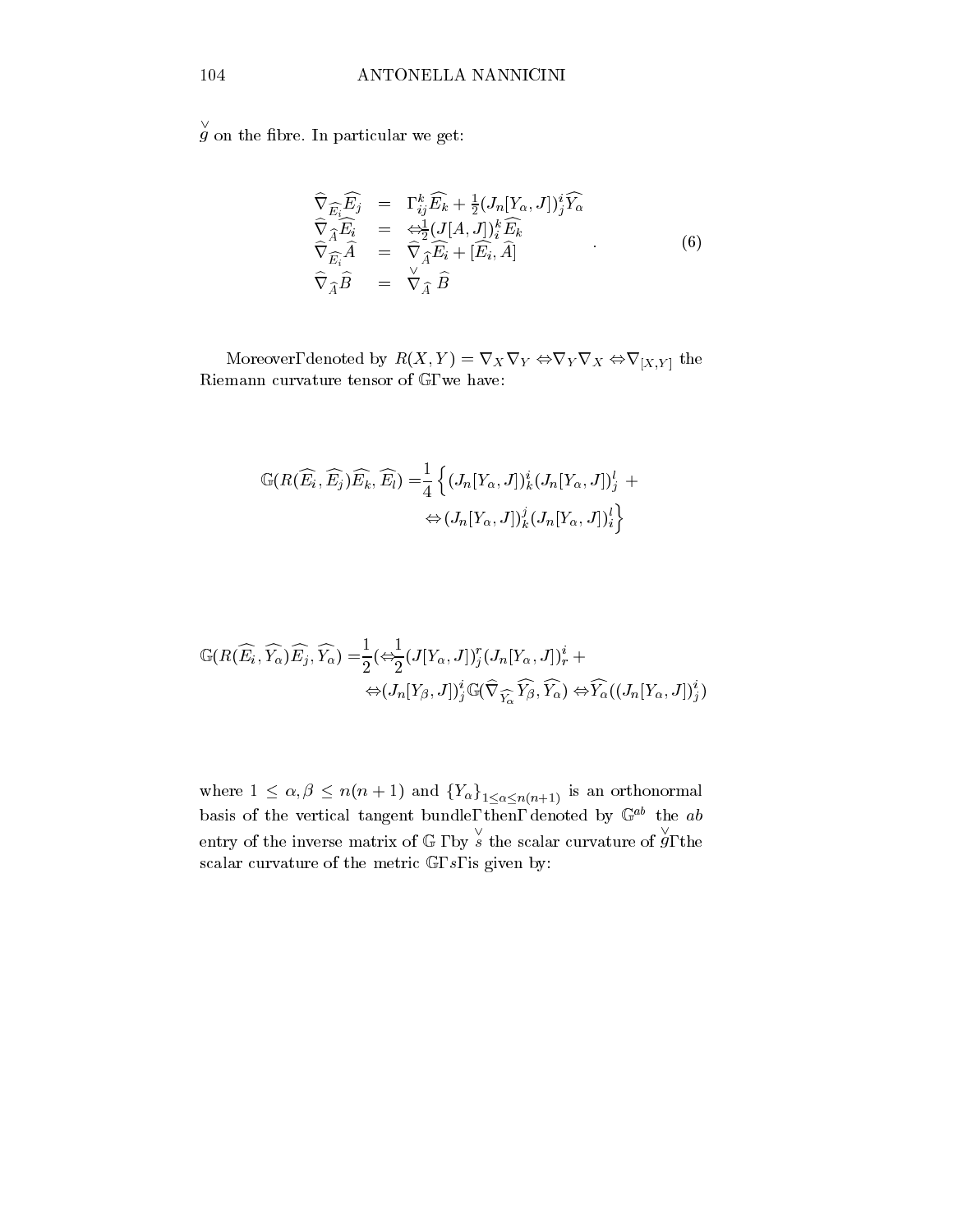$$
s = \mathbb{G}(R(\widehat{E_i}, \widehat{E_j})\widehat{E_s}, \widehat{E_k})\mathbb{G}^{sj}\mathbb{G}^{ik} + 2\mathbb{G}(R(\widehat{E_i}, \widehat{Y_{\alpha}})\widehat{Y_{\alpha}}, \widehat{E_k})\mathbb{G}^{ik} ++ \mathbb{G}(R(\widehat{Y_{\alpha}}, \widehat{Y_{\beta}})\widehat{Y_{\beta}}, \widehat{Y_{\alpha}}) = \frac{1}{4}(\Leftrightarrow J_n[Y_{\alpha}, J])_s^j(J_n[Y_{\alpha}, J])_s^k ++ (J_n[Y_{\alpha}, J])_s^i(J_n[Y_{\alpha}, J])_j^k(JJ_n)_j^k ++ \frac{1}{2}((\Leftrightarrow J[Y_{\alpha}, J])_k^r(J_n[Y_{\alpha}, J])_r^i \Leftrightarrow 2(J_n[Y_{\beta}, J])_k^i \mathbb{G}(\widehat{\nabla}_{\widehat{Y_{\alpha}}}\widehat{Y_{\beta}}, \widehat{Y_{\alpha}}) +\Leftrightarrow 2(J_n[Y_{\alpha}, [Y_{\alpha}, J]])_k^i)(JJ_n)_r^k += \Leftrightarrow \frac{1}{4}(Tr[Y_{\alpha}, J]J)^2 + \frac{1}{4}Tr([Y_{\alpha}, J]J[Y_{\alpha}, J]J) ++ \frac{1}{2}Tr([Y_{\alpha}, J]J[Y_{\alpha}, J]J) + (Tr(J[Y_{\beta}, J]))\mathbb{G}(\widehat{\nabla}_{\widehat{Y_{\alpha}}}\widehat{Y_{\beta}}, \widehat{Y_{\alpha}}) ++ Tr([Y_{\alpha}, [Y_{\alpha}, J]J) + s = \frac{1}{2}\mathbb{G}(\widehat{Y_{\alpha}}, \widehat{Y_{\alpha}}) + \mathbb{G}(\widehat{Y_{\alpha}}, \widehat{Y_{\alpha}}) +\Leftrightarrow 2\mathbb{G}(\widehat{Y_{\alpha}}, \widehat{Y_{\alpha}}) + s = \Leftrightarrow \frac{1}{2}n(n+1) + s
$$

so far we proved the following:

PROPOSITION 6.4. The scalar curvature of the metric  $\mathbb G$  is constant negative.

#### **REFERENCES**

- [1] D.V. ALEKSEEVSKY AND M.M. GRAEV, G-structures of twistor type and their twistor spaces, Journal of Geometry and Physics 10 (1993), 203-229.
- [2] M.F. Atiyah and N.J. Hitchin, Self duality in four-dimensional riemannian geometry, Proc. Roy. Soc. London Ser. A <sup>362</sup> (1978),  $425{-}461.$
- [3] L. BÉRARD BERGERY AND T. OCHIAI, On the generalization of the construction of twistor spaces, Glob. Riemannian Geometry (I.J. Willmore and N.J. Hitchin, eds.),  $1984$ , pp.  $52–59$ .
- [4] P. DE BARTOLOMEIS AND A. NANNICINI, Introduction to differential geometry of twistor spaces, Geometric theory of singular phenomena in P.D.E. (J.P. Bourguignon, M. Giaquinta, and P. de Bartolomeis, eds.), Symposia Mathematica Academic Press, to appear.